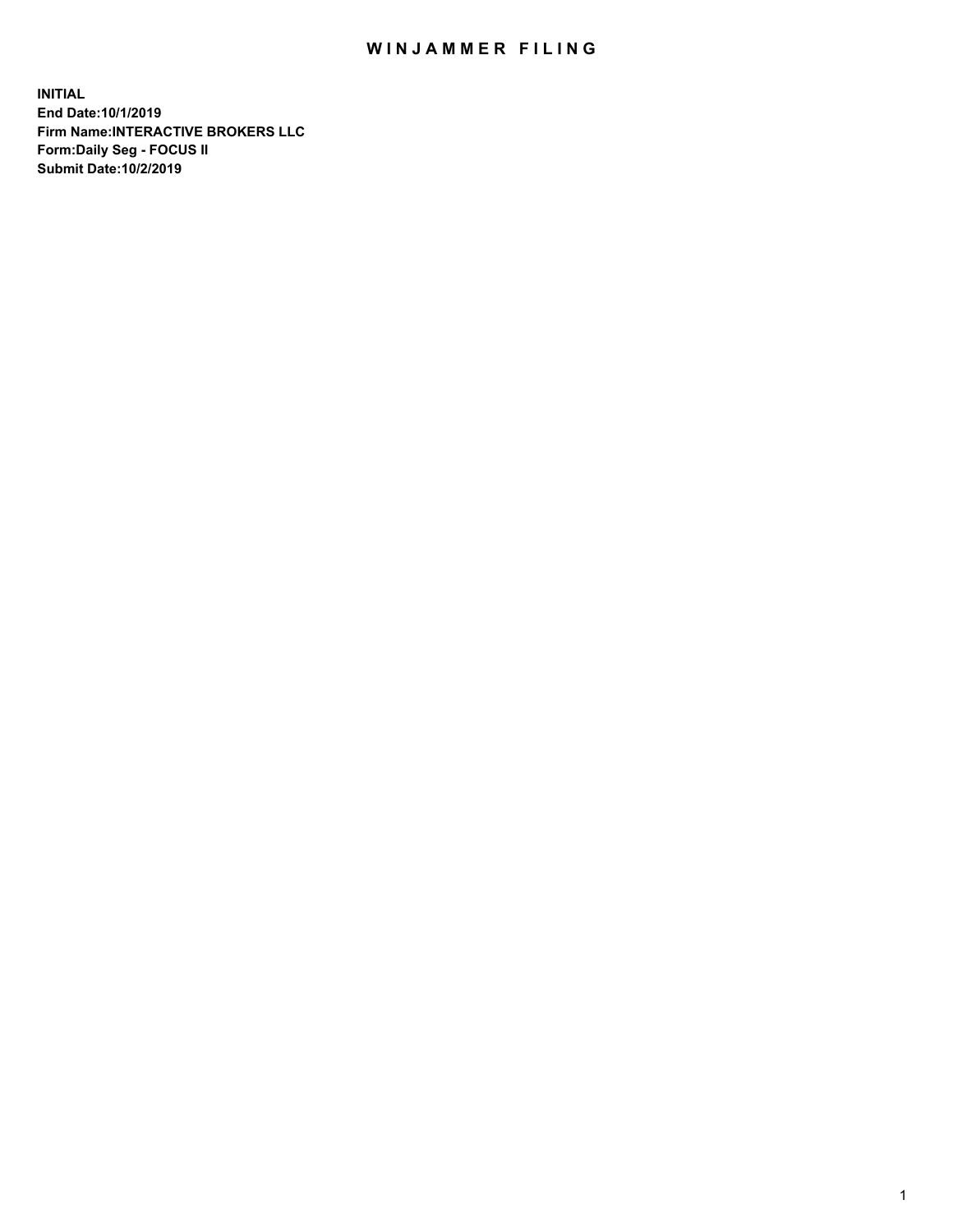**INITIAL End Date:10/1/2019 Firm Name:INTERACTIVE BROKERS LLC Form:Daily Seg - FOCUS II Submit Date:10/2/2019 Daily Segregation - Cover Page**

| Name of Company                                                                                                                                                                                                                                                                                                                | <b>INTERACTIVE BROKERS LLC</b>                                                                  |
|--------------------------------------------------------------------------------------------------------------------------------------------------------------------------------------------------------------------------------------------------------------------------------------------------------------------------------|-------------------------------------------------------------------------------------------------|
| <b>Contact Name</b>                                                                                                                                                                                                                                                                                                            | James Menicucci                                                                                 |
| <b>Contact Phone Number</b>                                                                                                                                                                                                                                                                                                    | 203-618-8085                                                                                    |
| <b>Contact Email Address</b>                                                                                                                                                                                                                                                                                                   | jmenicucci@interactivebrokers.c<br>om                                                           |
| FCM's Customer Segregated Funds Residual Interest Target (choose one):<br>a. Minimum dollar amount: ; or<br>b. Minimum percentage of customer segregated funds required:% ; or<br>c. Dollar amount range between: and; or<br>d. Percentage range of customer segregated funds required between:% and%.                         | $\overline{\mathbf{0}}$<br>$\overline{\mathbf{0}}$<br>155,000,000 245,000,000<br>0 <sub>0</sub> |
| FCM's Customer Secured Amount Funds Residual Interest Target (choose one):<br>a. Minimum dollar amount: ; or<br>b. Minimum percentage of customer secured funds required:%; or<br>c. Dollar amount range between: and; or<br>d. Percentage range of customer secured funds required between:% and%.                            | <u>0</u><br>$\overline{\mathbf{0}}$<br>80,000,000 120,000,000<br>0 <sub>0</sub>                 |
| FCM's Cleared Swaps Customer Collateral Residual Interest Target (choose one):<br>a. Minimum dollar amount: ; or<br>b. Minimum percentage of cleared swaps customer collateral required:% ; or<br>c. Dollar amount range between: and; or<br>d. Percentage range of cleared swaps customer collateral required between:% and%. | $\frac{0}{0}$<br>$\underline{0}$ $\underline{0}$<br>0 <sub>0</sub>                              |

Attach supporting documents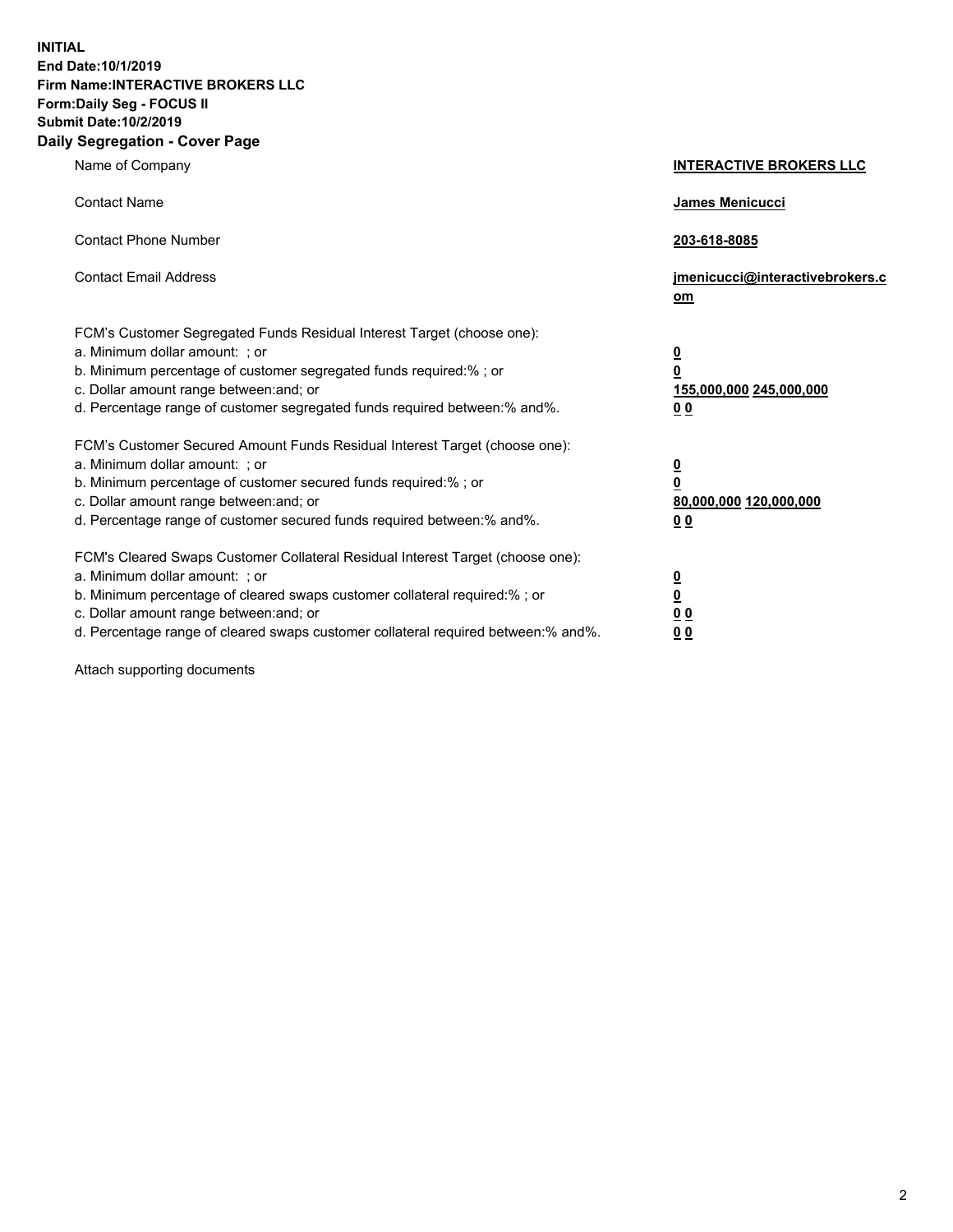## **INITIAL End Date:10/1/2019 Firm Name:INTERACTIVE BROKERS LLC Form:Daily Seg - FOCUS II Submit Date:10/2/2019 Daily Segregation - Secured Amounts**

|     | Daily Segregation - Secured Amounts                                                                        |                                  |
|-----|------------------------------------------------------------------------------------------------------------|----------------------------------|
|     | Foreign Futures and Foreign Options Secured Amounts                                                        |                                  |
|     | Amount required to be set aside pursuant to law, rule or regulation of a foreign                           | $0$ [7305]                       |
|     | government or a rule of a self-regulatory organization authorized thereunder                               |                                  |
| 1.  | Net ledger balance - Foreign Futures and Foreign Option Trading - All Customers                            |                                  |
|     | A. Cash                                                                                                    | 497,840,900 [7315]               |
|     | B. Securities (at market)                                                                                  | $0$ [7317]                       |
| 2.  | Net unrealized profit (loss) in open futures contracts traded on a foreign board of trade                  | 7,382,091 [7325]                 |
| 3.  | Exchange traded options                                                                                    |                                  |
|     | a. Market value of open option contracts purchased on a foreign board of trade                             | 38,982 [7335]                    |
|     | b. Market value of open contracts granted (sold) on a foreign board of trade                               | -33,205 [7337]                   |
| 4.  | Net equity (deficit) (add lines 1.2. and 3.)                                                               | 505,228,768 [7345]               |
| 5.  | Account liquidating to a deficit and account with a debit balances - gross amount                          | 21,242 [7351]                    |
|     | Less: amount offset by customer owned securities                                                           | 0 [7352] 21,242 [7354]           |
| 6.  | Amount required to be set aside as the secured amount - Net Liquidating Equity                             | 505,250,010 [7355]               |
|     | Method (add lines 4 and 5)                                                                                 |                                  |
| 7.  | Greater of amount required to be set aside pursuant to foreign jurisdiction (above) or line                | 505,250,010 [7360]               |
|     | 6.                                                                                                         |                                  |
|     | FUNDS DEPOSITED IN SEPARATE REGULATION 30.7 ACCOUNTS                                                       |                                  |
| 1.  | Cash in banks                                                                                              |                                  |
|     | A. Banks located in the United States                                                                      | 54,521,295 [7500]                |
| 2.  | B. Other banks qualified under Regulation 30.7<br><b>Securities</b>                                        | 0 [7520] 54,521,295 [7530]       |
|     | A. In safekeeping with banks located in the United States                                                  | 491,868,625 [7540]               |
|     | B. In safekeeping with other banks qualified under Regulation 30.7                                         | 0 [7560] 491,868,625 [7570]      |
| 3.  | Equities with registered futures commission merchants                                                      |                                  |
|     | A. Cash                                                                                                    | $0$ [7580]                       |
|     | <b>B.</b> Securities                                                                                       | $0$ [7590]                       |
|     | C. Unrealized gain (loss) on open futures contracts                                                        | $0$ [7600]                       |
|     | D. Value of long option contracts                                                                          | $0$ [7610]                       |
|     | E. Value of short option contracts                                                                         | 0 [7615] 0 [7620]                |
| 4.  | Amounts held by clearing organizations of foreign boards of trade                                          |                                  |
|     | A. Cash                                                                                                    | $0$ [7640]                       |
|     | <b>B.</b> Securities                                                                                       | $0$ [7650]                       |
|     | C. Amount due to (from) clearing organization - daily variation                                            | $0$ [7660]                       |
|     | D. Value of long option contracts                                                                          | $0$ [7670]                       |
|     | E. Value of short option contracts                                                                         | 0 [7675] 0 [7680]                |
| 5.  | Amounts held by members of foreign boards of trade                                                         |                                  |
|     | A. Cash                                                                                                    | 72,348,983 [7700]                |
|     | <b>B.</b> Securities                                                                                       | $0$ [7710]                       |
|     | C. Unrealized gain (loss) on open futures contracts                                                        | 6,604,555 [7720]                 |
|     | D. Value of long option contracts                                                                          | 38,982 [7730]                    |
|     | E. Value of short option contracts                                                                         | -33,205 [7735] 78,959,315 [7740] |
| 6.  | Amounts with other depositories designated by a foreign board of trade                                     | 0 [7760]                         |
| 7.  | Segregated funds on hand                                                                                   | $0$ [7765]                       |
| 8.  | Total funds in separate section 30.7 accounts                                                              | 625,349,235 [7770]               |
| 9.  | Excess (deficiency) Set Aside for Secured Amount (subtract line 7 Secured Statement<br>Page 1 from Line 8) | 120,099,225 [7380]               |
| 10. | Management Target Amount for Excess funds in separate section 30.7 accounts                                | 80,000,000 [7780]                |
| 11. | Excess (deficiency) funds in separate 30.7 accounts over (under) Management Target                         | 40,099,225 [7785]                |
|     |                                                                                                            |                                  |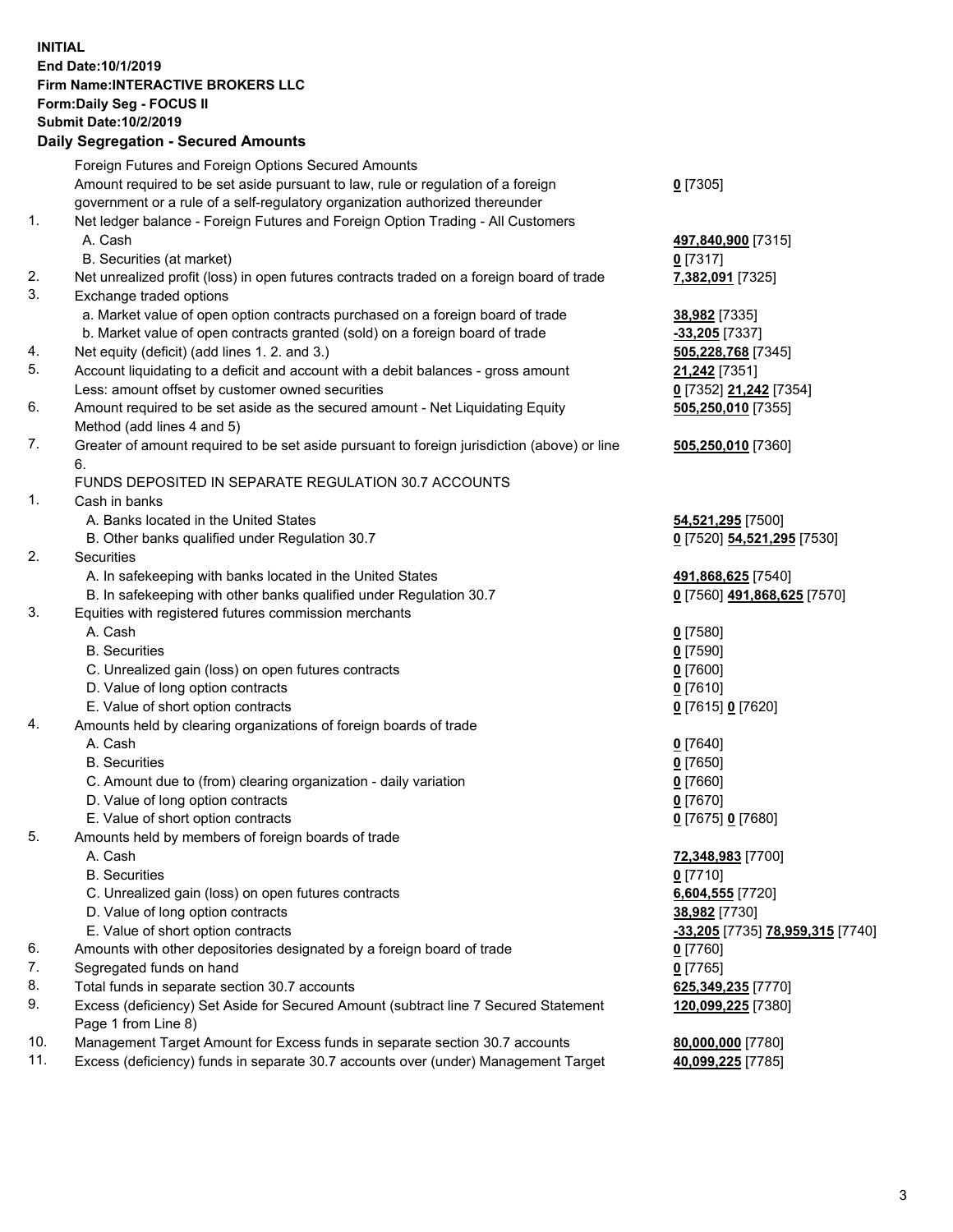**INITIAL End Date:10/1/2019 Firm Name:INTERACTIVE BROKERS LLC Form:Daily Seg - FOCUS II Submit Date:10/2/2019 Daily Segregation - Segregation Statement** SEGREGATION REQUIREMENTS(Section 4d(2) of the CEAct) 1. Net ledger balance A. Cash **4,166,973,555** [7010] B. Securities (at market) **0** [7020] 2. Net unrealized profit (loss) in open futures contracts traded on a contract market **-57,485,812** [7030] 3. Exchange traded options A. Add market value of open option contracts purchased on a contract market **225,446,042** [7032] B. Deduct market value of open option contracts granted (sold) on a contract market **-220,519,229** [7033] 4. Net equity (deficit) (add lines 1, 2 and 3) **4,114,414,556** [7040] 5. Accounts liquidating to a deficit and accounts with debit balances - gross amount **1,086,260** [7045] Less: amount offset by customer securities **0** [7047] **1,086,260** [7050] 6. Amount required to be segregated (add lines 4 and 5) **4,115,500,816** [7060] FUNDS IN SEGREGATED ACCOUNTS 7. Deposited in segregated funds bank accounts A. Cash **1,008,481,984** [7070] B. Securities representing investments of customers' funds (at market) **1,928,138,350** [7080] C. Securities held for particular customers or option customers in lieu of cash (at market) **0** [7090] 8. Margins on deposit with derivatives clearing organizations of contract markets A. Cash **5,262,259** [7100] B. Securities representing investments of customers' funds (at market) **1,366,510,236** [7110] C. Securities held for particular customers or option customers in lieu of cash (at market) **0** [7120] 9. Net settlement from (to) derivatives clearing organizations of contract markets **3,120,634** [7130] 10. Exchange traded options A. Value of open long option contracts **225,484,935** [7132] B. Value of open short option contracts **-220,606,646** [7133] 11. Net equities with other FCMs A. Net liquidating equity **0** [7140] B. Securities representing investments of customers' funds (at market) **0** [7160] C. Securities held for particular customers or option customers in lieu of cash (at market) **0** [7170] 12. Segregated funds on hand **0** [7150] 13. Total amount in segregation (add lines 7 through 12) **4,316,391,752** [7180] 14. Excess (deficiency) funds in segregation (subtract line 6 from line 13) **200,890,936** [7190] 15. Management Target Amount for Excess funds in segregation **155,000,000** [7194]

16. Excess (deficiency) funds in segregation over (under) Management Target Amount Excess

**45,890,936** [7198]